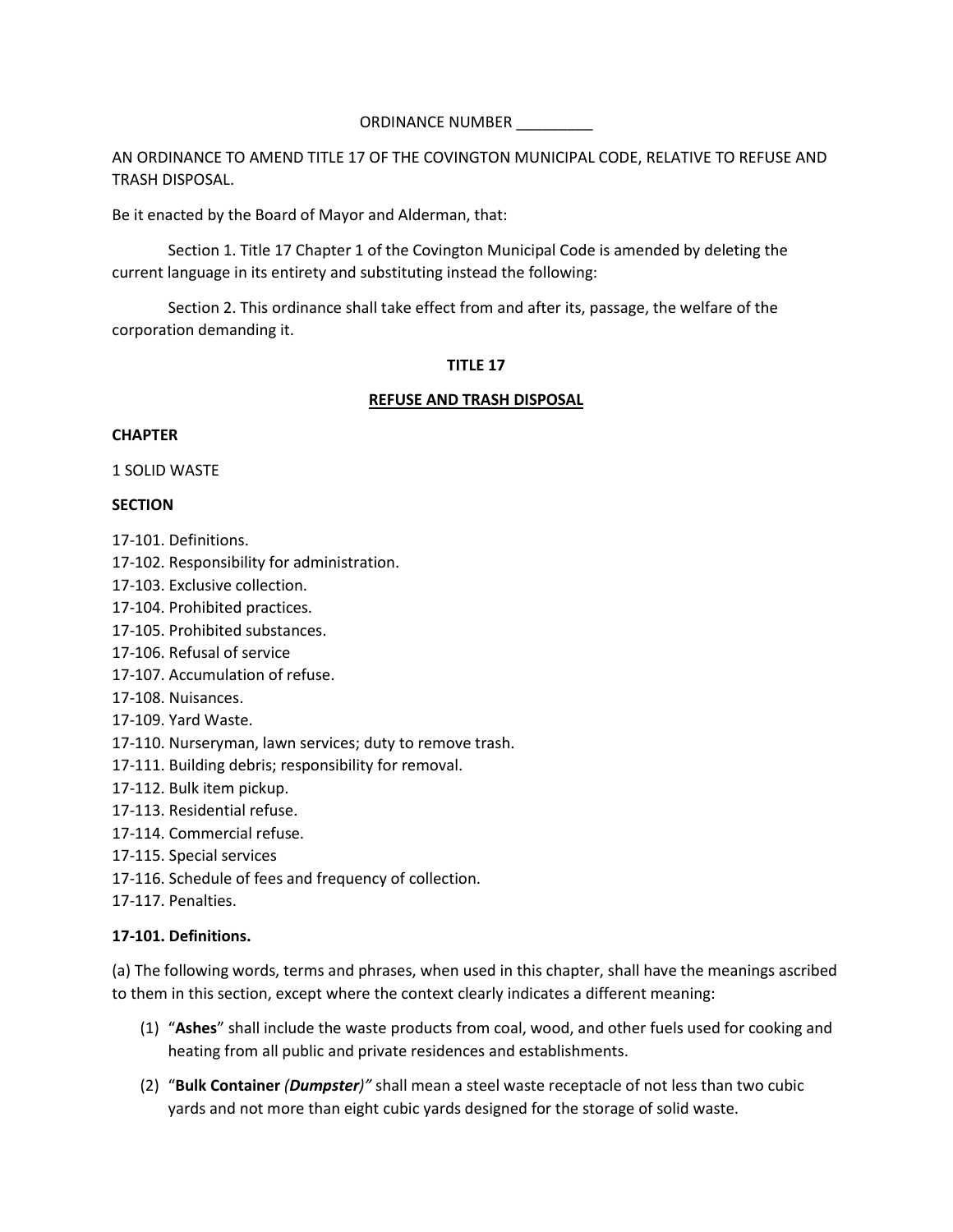- (3) "**Bulk Refuse**" means that refuse such as stoves, refrigerators, water tanks, washing machines, broken furniture or similar bulky material having a weight greater than 75 pounds and volume greater than 30 gallons.
- (4) "**Bulky items**" include household furniture, mattresses, approved appliances (as listed in paragraph 3 above), and collapsed bound boxes.
- (5) "**Commercial refuse**" means refuse resulting from the operation of any commercial, wholesale, industrial, institutional or agriculture establishment.
- (6) "**Construction waste**" shall mean materials from construction, demolition, remodeling, construction site preparation, including but not limited to rocks, trees, debris, bricks, fill, plaster, and all types of scrap building materials.
- (7) "**Garbage**" shall include putrescible (that which is liable to decompose, rot or decay) animal and vegetable wastes resulting from the handling, preparation, cooking and consumption of food.
- (8) "**Grass clippings**" shall mean any residue remaining from the cutting, clipping, or trimming of grass from any parcel in the City of Covington.
- (9) "**Hazardous refuse**" means any chemical, compound, mixture, substance or article which may constitute a hazard to health or may cause damage to property by reason of being explosive, flammable, poisonous, corrosive, unstable, irritating, radioactive or otherwise harmful, including all substances that are listed as hazardous by the State and Federal guidelines.
- (10)"**Health Officer**" shall be such municipal, county, or state officer as the governing body shall appoint or designate to administer and enforce health and sanitation regulations within the municipality.
- (11)"**Infectious waste**" means waste which contain pathogens with sufficient virulence and quantity so that exposure to the waste by a susceptible host could result in an infectious disease. Infectious waste includes, but is not limited to, cultures and stocks of infectious agents from medical, pathological, research and industrial laboratories, human blood and blood products, pathological wastes, discarded hypodermic needles, syringes, and scalpel blades used in patient care or which have come into contact with infectious agents, contaminated animal carcasses, body parts and bedding that we intentionally exposed to pathogens in research, and any other waste determined to be infectious by a written facility policy.
- (12)"**Industrial waste**" means all such wastes peculiar to industrial, manufacturing or processing plants, and shall include hazardous refuse.
- (13)"**Roll out container**" shall mean a standard city issued 90-gallon container designed for the storage of solid waste. It shall be watertight with wheels and a permanently hinged top.
- (14)"**Rubbish**" means non-putrescible solid waste such as paper, cardboard, glass, crockery, excelsior, cloth and similar materials.
- (15)"**Refuse**" shall include bulk refuse, garbage, rubbish, yard waste, combustible and noncombustible materials originating from the preparation, cooking, and consumption of food, market refuse, waste from the handling and sale of produce, and other similar unwanted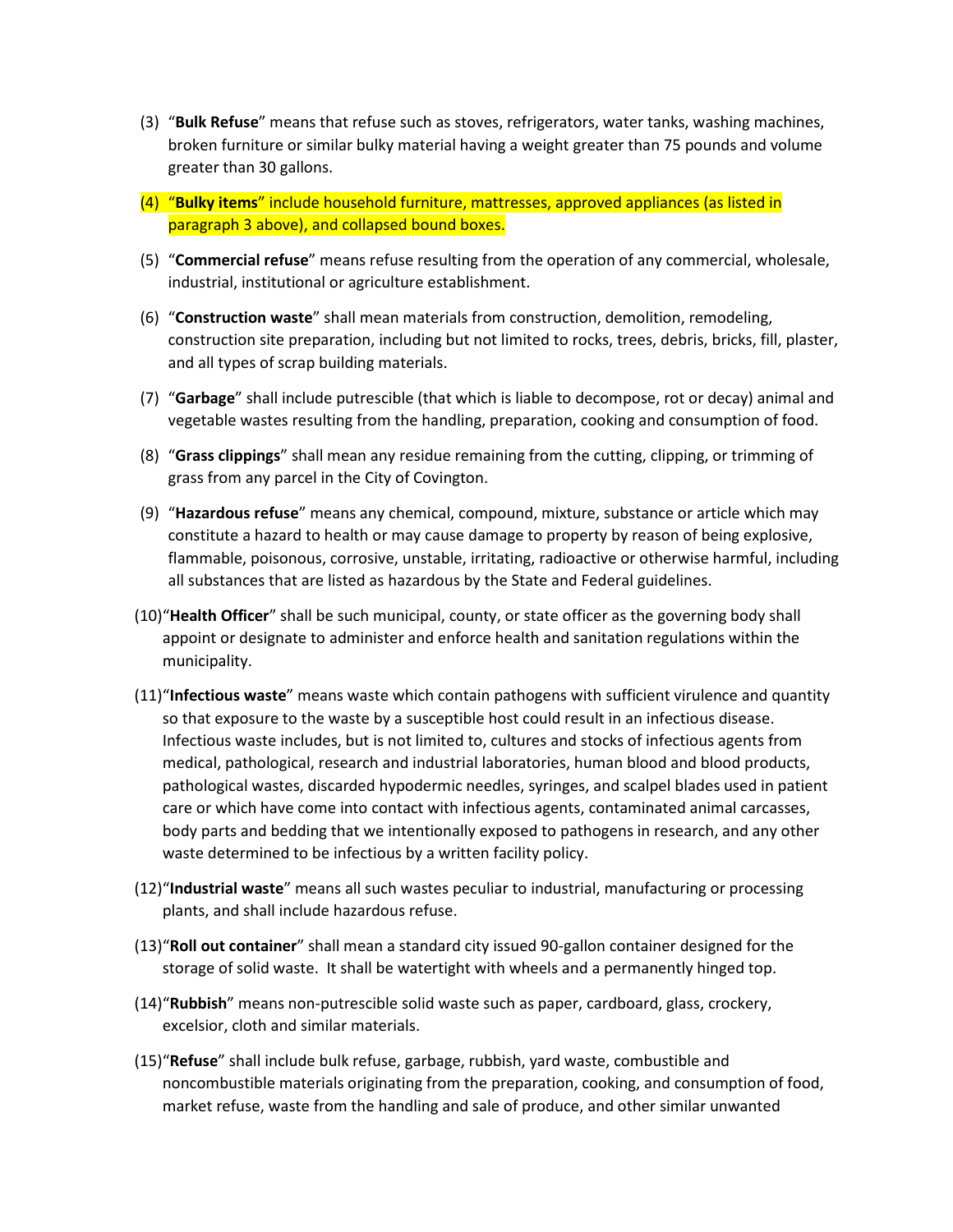materials, but shall not include sewage, body waste, recognizable industrial or medical byproducts, dead animals and fowls, hot ashes, rocks, concrete bricks, and similar materials there from and shall not be stored therewith.

(16)"**Yard trash**" shall mean leaves, tree trimmings, shrubbery trimmings, limbs and other similar organic material.

(b) The pronouns he, him and his shall refer to persons of the female as well as the male gender, as applicable.

# **17-102. Responsibility for administration.**

- (a) The Director of Public Works, or the Director's designee, shall have the authority to make and modify regulations as necessary concerning the days of collection and location, size and number of waste containers, provided that such regulations are not in violation of the provisions of this chapter.
- (b) Any person aggrieved by a regulation or charge of the Director of Public Works shall have the right to appeal to the Mayor and Board of Aldermen which shall have the authority to confirm, modify or revoke any such regulation or charge, such decision to be final.
- (c) The Director of Public Works, or the Director's designee, shall be responsible for the enforcement of this chapter.
- (d) All refuse as heretofore defined shall be collected sufficiently and frequently to prevent the occurrence of nuisances and public health problems. The collection of refuse within the City of Covington shall be under the jurisdiction of the Director of Public Works.
- (e) The Director of Public Works may provide for the collection and removal of garbage and rubbish from any place or premise at times in addition to those when regular collection service is provided. The Director shall have the authority to provide for the collection and removal of garbage above and beyond the extent of any contract in time of an emergency.

### **17-103. Exclusive collections.**

- (a) It shall be unlawful for any person other than the City of Covington to engage in the business of collecting, removing or disposing of garbage, yard trash, and rubbish in the City except when specifically authorized by a City contract or permit.
- (b) The Board of Mayor and Alderman, as the need arises, may solicit for bids for a contract or contracts covering the exclusive right to collect, remove and dispose of all garbage and rubbish from the City, or any specified portion thereof, under such terms and conditions as the Board of Mayor and Alderman may set in the bidding specifications. Bidding procedures will be in compliance with city policies.

# **17-104. Prohibited practices.**

(a) It shall be unlawful for any person, firm, or corporation to dump refuse in any form into any stream, ditch, storm sewer, sanitary sewer, or other drain within the City of Covington.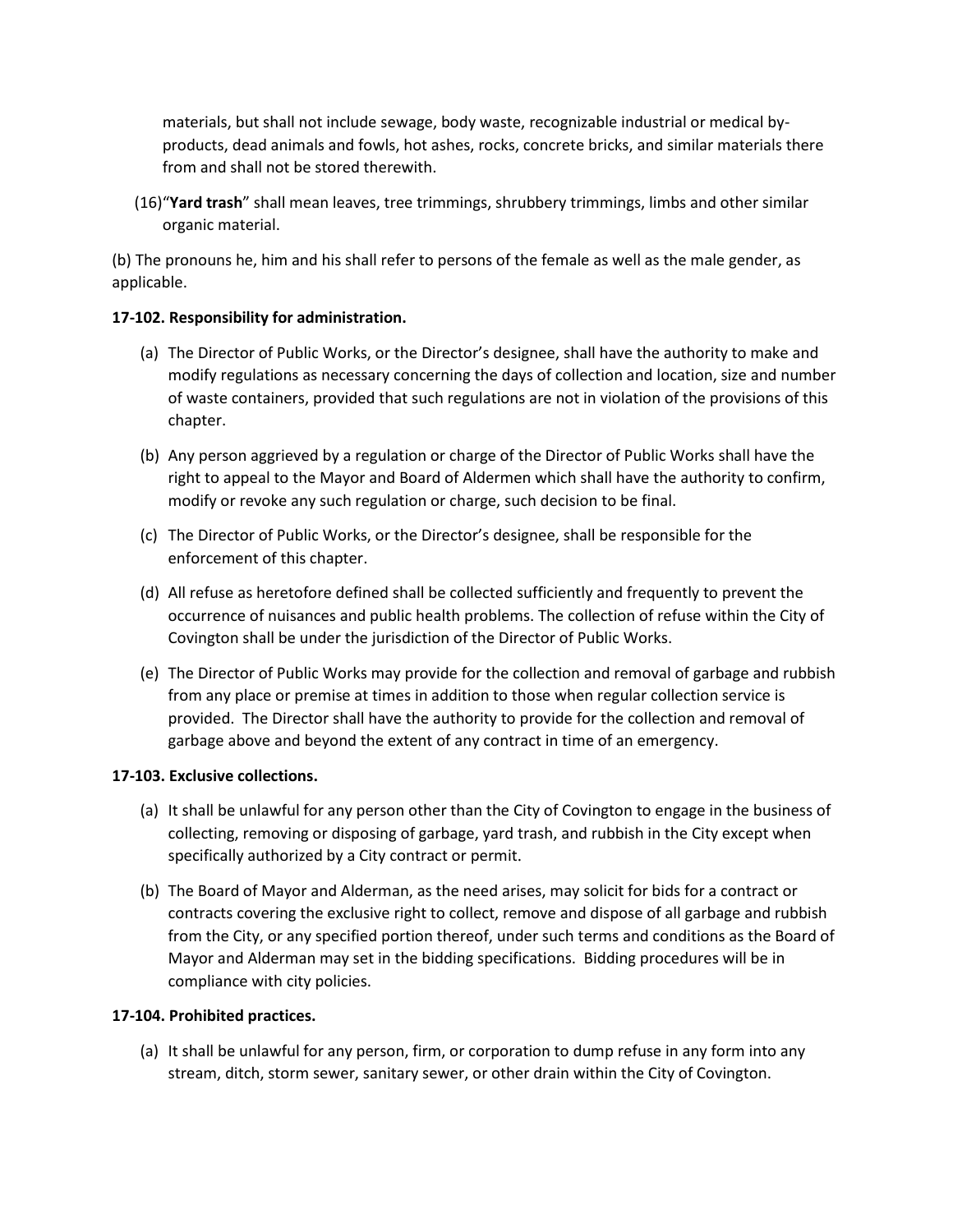(b) It shall be unlawful for any person, firm, or corporation to burn or attempt to burn refuse on private or public property within the corporate limits of the City of Covington without first securing the approval of the Chief of the Covington Fire Department or the Chief's designee.

## **17-105. Prohibited substances.**

- (a) Substances prohibited from pick-up and, which shall not be deposited in garbage containers include, but are not limited to:
	- 1. Flammable liquids, solids or gases, such as gasoline, benzene, alcohol or similar substances;
	- 2. Any material that could be hazardous or injurious to city or contracted employees or which could cause damage to city or contracted equipment;
	- 3. Hot material such as ashes, cinders, etc;
	- 4. "Hazardous refuse" as defined by section 17-101;
	- 5. Human or animal waste, which shall be prohibited unless it is placed and secured in a plastic bag;
	- 6. Infectious wastes and hypodermic syringes. Used hypodermic syringes shall not be placed with other waste for collection by the City of Covington, but be disposed of by a licensed medical waste disposal firm;
	- 7. "Construction waste" as defined by section 17-101. The removal and disposal of such materials shall be the responsibility of the construction contractor, developer or property owner;
	- 8. Rocks, dirt, bricks, concrete, broken glass unless in approved container, and sharp metal objects.

**17-106. Refusal of service.** The City of Covington reserves the right to refuse service to any occupant, tenant, owner, or business guilty of severe or repeated violations of this chapter or for hampering or interfering with employees of the sanitation department in the discharge of their duties hereunder, and shall have the authority to require proof of alternate arrangements should service be refused. Should service be refused, the occupant, tenant, owner, or business may, within five (5) working days, submit a written appeal to the Mayor. The Mayor shall, within five working days of receipt of an appeal, issue a written response, upholding, vacating, or modifying the decision.

**17-107. Accumulation of refuse.** Each owner, occupant, tenant, subtenant, lessee or others, using or occupying any building, house, structure, or grounds within the corporate limits of the City of Covington where refuse materials or substances as defined in this chapter accumulate, or are likely to accumulate, shall be provided an adequate number of containers for the storage of refuse. The fee for these containers will be listed in the Administrative ordinance that are of record in the office of the City Recorder-Treasurer.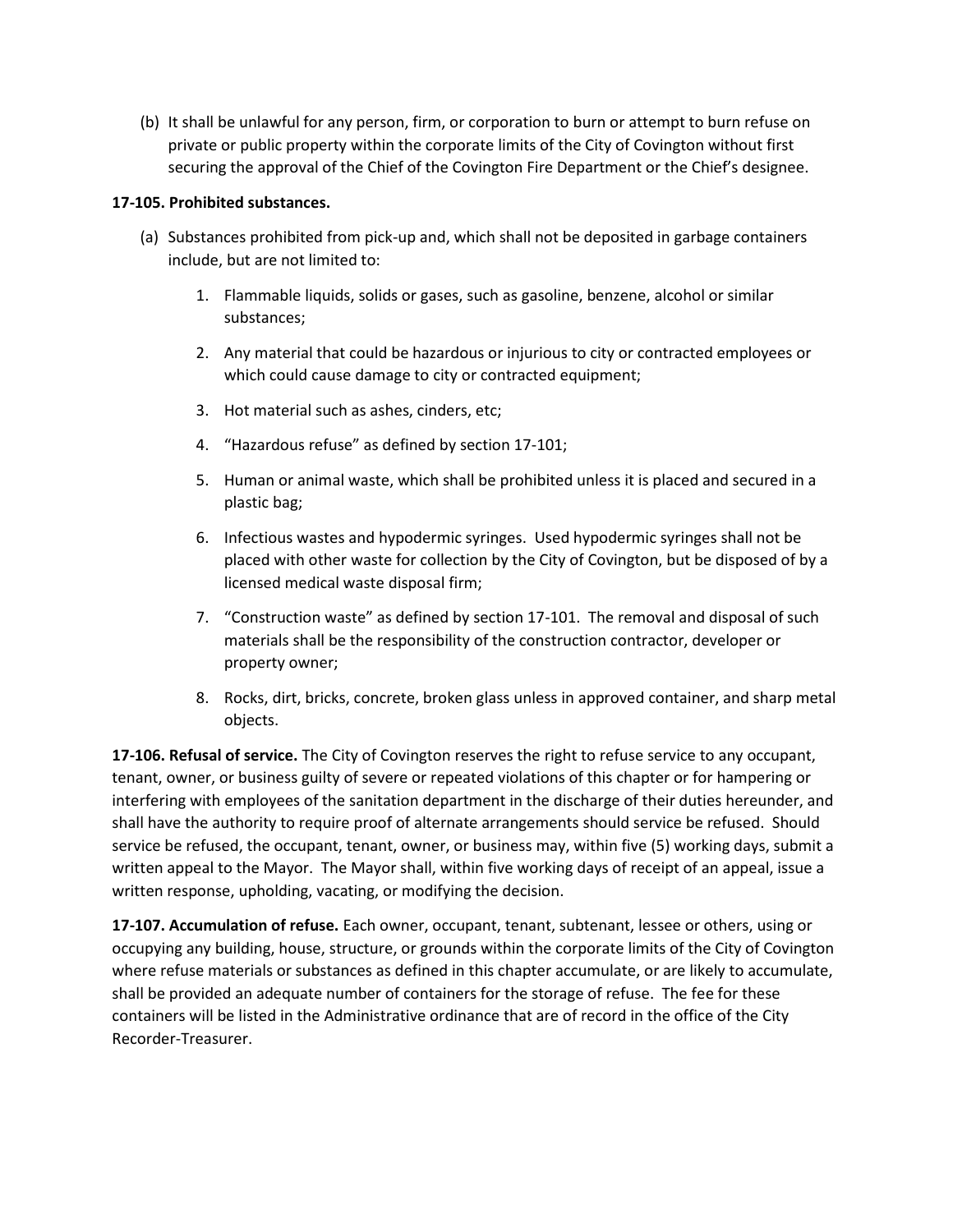**17-108. Nuisances.** It shall be unlawful for any person in possession, charge of or control of any premises to keep, cause to be kept, or allow the keeping on any premises, within the corporate limits of the City of Covington, garbage, yard waste, recyclables, or rubbish in such manner that it will become offensive or deleterious to health or likely to cause disease. Such waste is hereby declared a public nuisance.

# **17-109. Yard waste.**

- (a) Yard waste should be placed at the curbside; or it will not be collected if it is not accessible.
- (b) Yard waste should be placed at least five (5) feet away from potential obstacles such as mailboxes, fences, walls, water meters, telephone connection boxes and parked vehicles. Owners, occupants, tenants, subtenants, lessee or others using or occupying any premises should avoid placing under low-hanging tree limbs or power lines.
- (c) Piles may be stacked end to end, or on top of one another (not tangled). Brush shall be cut to the appropriate length of five (5) feet, and a diameter no larger than twelve (12) inches. Trees or limbs more than twelve (12) inches in diameter must be removed by the occupant or property owner.
- (d) Yard waste shall not be placed in drainage ditches, on the street, on a sidewalk, on cul-de-sac, islands or vacant lots, and must not be materials resulting from tree pruning or removal at an address other than the collection point. If two or more adjacent lots are in the same ownership the yard waste may be placed on the lot without a structure for collection.
- (e) Grass clippings, hedge cuttings and leaves will be removed by the City of Covington only if placed at the curbside in plastic bags. Leaves that are raked into piles and windrows at the curbside between October 15 and February  $1<sup>st</sup>$  will be picked up by the City of Covington using vacuum machines.
- (f) Civic clubs, neighborhood groups, and other interested parties that want to plan a clean-up day for a certain residential area should contact the Director of Public Works for assistance in hauling off refuse.

**17-110. Nurseryman, lawn services; duty to remove trash.** Every nurseryman, lawn service, or other person who cuts trees, trims shrubs or grass as an independent contractor, and not as an employee of the occupant of the premises, shall remove or cause to be removed all such trash from the premises.

**17-111. Building debris; responsibility for removal.** Building debris such as scrap lumber, plaster, roofing, concrete, brickbats and sanding dust resulting from the construction, repair, remodeling or demolition of any building or appurtenances on private property, will not be removed by the City. The owner must cause such materials and waste to be privately moved.

# **17-112. Bulky item pickup.**

(a) Pickup of bulky item(s), as defined in 17-101, will only occur after arrangements have been made with the Public Works Department. Item(s) must be placed at the curbside no more than twenty-four (24) hours prior to the arranged pickup, and a fee will be assessed to the property owner's next utility bill. Fees are listed in the Administrative ordinances that are of record in the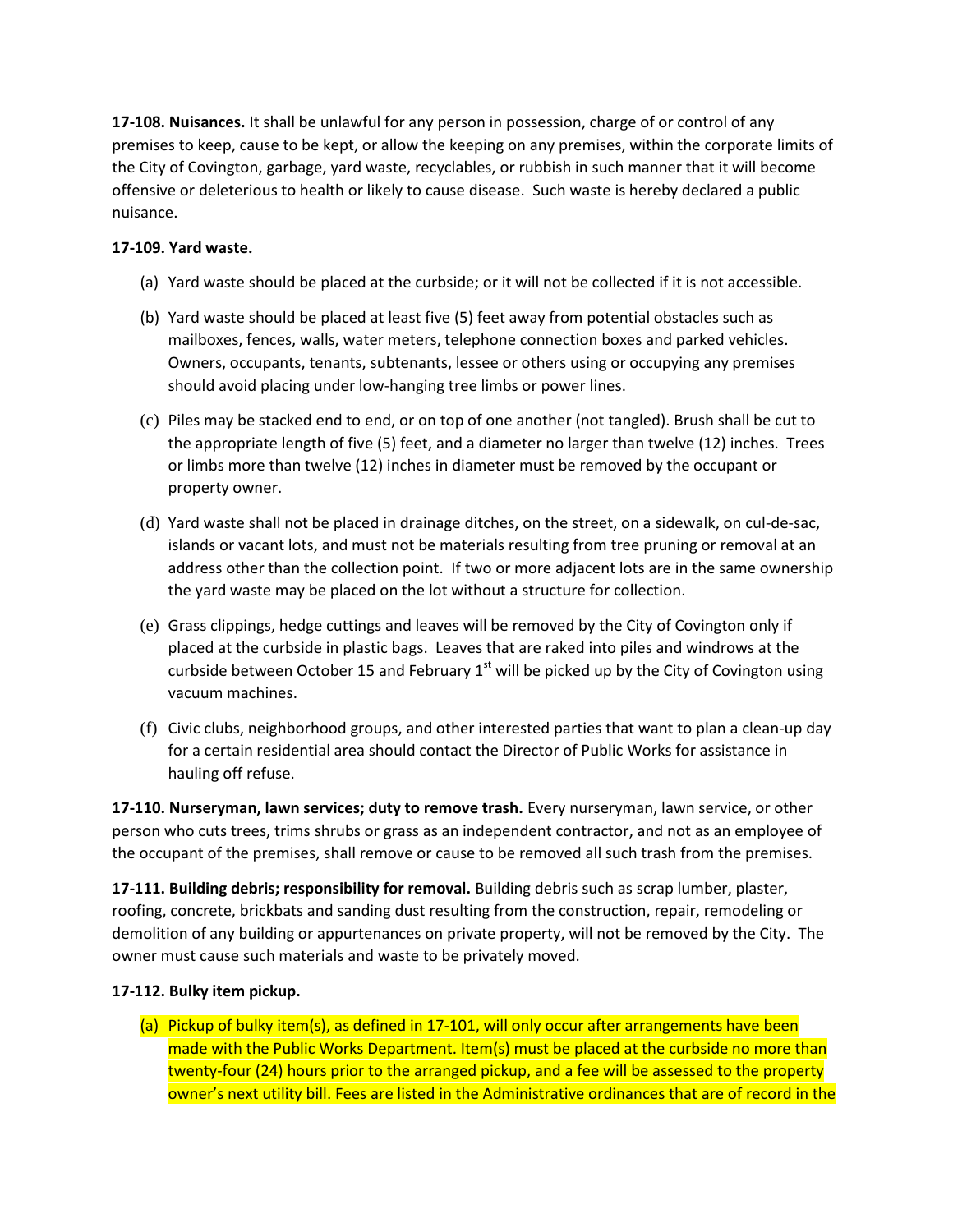office of the City Recorder-Treasurer. The fee will be assessed for one (1) to three (3) items, and additional fees will be assessed for each additional three (3) items.

(b) Change of Occupancy cleanouts will be picked up within thirty-six (36) hours after the property is placed on the curb, and the property owner will be invoiced. Fees are listed in the Administrative ordinances that are of record in the office of the City Recorder-Treasurer. These pickups must be scheduled with the Public Works Department, and must be placed at the curbside no more than twenty-four (24) hours prior to the arranged pickup.

## **17-113. Residential Refuse.**

- (a) All residents shall be issued one 90-gallon roll out container to properly store one week's accumulation of refuse.
- (b) The Director of Public Works may require any residential household regularly exceeding 90 gallons in a collection period, to be issued a second roll out container, which requires an additional monthly fee.
- (c) No unauthorized person shall uncover, rifle, pilfer, dig into, turn over or in any way disturb or use any refuse container assigned to another.
- (d) It shall be the responsibility of each occupant, on the scheduled day of collection, to place their roll out container at the curbside, or at the edge of the alley where serviceable alleys are available for pickup. The container shall be placed in such a manner as not to interfere with overhead power lines or tree branches, parked cars or any other way that would constitute a public hazard or nuisance. Roll out containers shall not be placed, without the express permission of the City, on a public sidewalk, in the street, or in a drainage ditch.
- (e) Collection shall be once per week in accordance with the announced schedule. Roll out containers shall be placed for collection no earlier than 6:00 P.M, on the day before collection, and no later than 6:00 A.M. on the scheduled day of collection.
- (f) Construction waste, hazardous waste, infectious waste, and yard waste, as defined in section 17-101, are hereby prohibited from being placed in the roll out containers.
- (g) City garbage collectors shall not enter houses, stores, garages, or open gates for the collection of garbage or rubbish, nor shall they accept any money or valuable gifts for their services from persons served.
- (h) All garbage or refuse must be drained of all liquids and placed in plastic bags or other equivalent material prior to placing it in a roll out container. The containers shall be maintained in a clean and sanitary manner and shall be thoroughly cleaned by washing or other method as often as necessary to prevent the breeding of flies and the occurrences of offensive odors. Garbage and refuse shall not be stored in close proximity to other personal effects which are not desired to be collected, but shall be reasonably separated in order that the collectors can clearly distinguish between what is to be collected and what is not.
- (i) Refrigerators and freezers shall have doors removed or secured in accordance with Tennessee Code Annotated 39-6-104, and shall have all contents removed.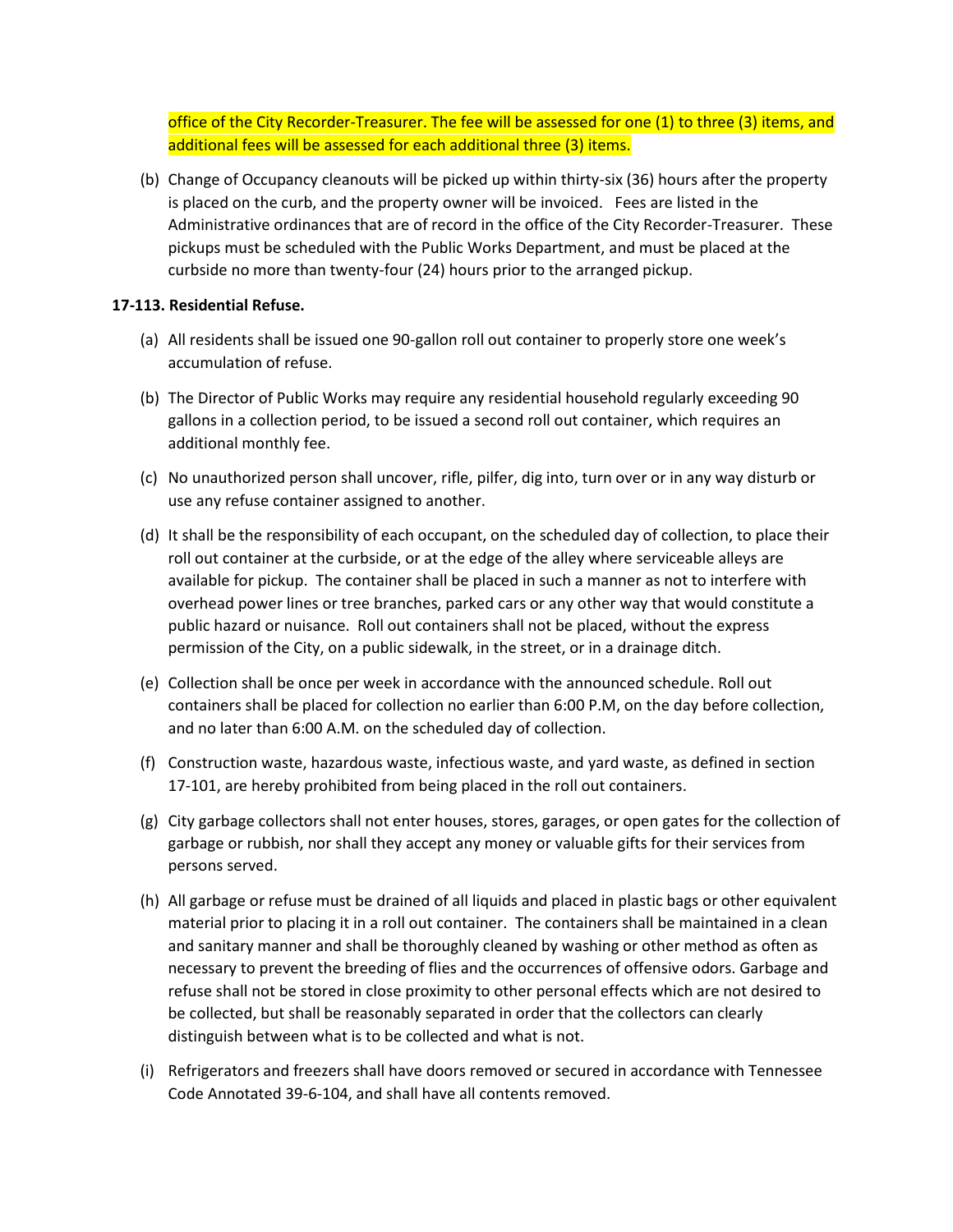- (j) Bulk refuse shall be stored out of public view until twenty-four (24) hours of arranged pickup.
- (k) The City shall not be responsible for the removal of central heat and air systems.

## **17-114. Commercial Refuse.**

- (a) Every commercial establishment shall place all garbage in a bulk container (dumpster) or roll out cart, and shall maintain the container or cart and the surrounding area in a clean, neat and sanitary condition. All bulk containers and roll out cart shall be cleaned and disinfected on a regular basis.
- (b) The Director of Public Works shall approve the location of the bulk containers placement. At no time shall objects, obstructions, or vehicles hinder in any way whatsoever the servicing of said containers.
- (c) Bulk containers shall be placed on approved service pads to be constructed of no less than twelve (12) by twelve (12) feet square. Screening shall be permitted on three sides only. A gate must be placed on the dumpster screening and meet established specifications.
- (d) Businesses using 90 gallon roll out containers for collection shall be issued sufficient containers to properly store one week's accumulation of refuse. If six (6) or more roll out containers are necessary for weekly service then the business shall be required to switch to a bulk container (dumpster).
- (e) Commercial businesses shall determine the level of service needed for their establishment and be charged a fee furnished under such rate schedule as the City may from time to time adopt by appropriate ordinance.
- (f) Due to space or access the City may require commercial businesses to share bulk containers (dumpsters).
- (g) Commercial businesses may request to share dumpsters to decrease cost.
- (h) Commercial businesses, with multiple tenants in a building, may elect to furnish a shared dumpster to their tenants. The City will include the fees for the sanitation charges to the account being billed for the water service.
- (i) Any residential apartment in a commercial building will be charged the residential rate.
- (j) Any large mercantile (retail) store over thirty thousand (30,000) square feet and any industrial customer will have the option of using a recycling contractor. The Director of Public Works must approve this at the time the water service is applied for.

### **17-115. Schedule of fees for disposal of garbage and refuse and frequency of collection.**

(a) All residential, commercial or industrial customers receiving sanitation collection shall be charged a deposit and a monthly fee per container that will be indicated on the utility bills. Fees shall be furnished under such rate schedule as the City may from time to time adopt by appropriate ordinance.